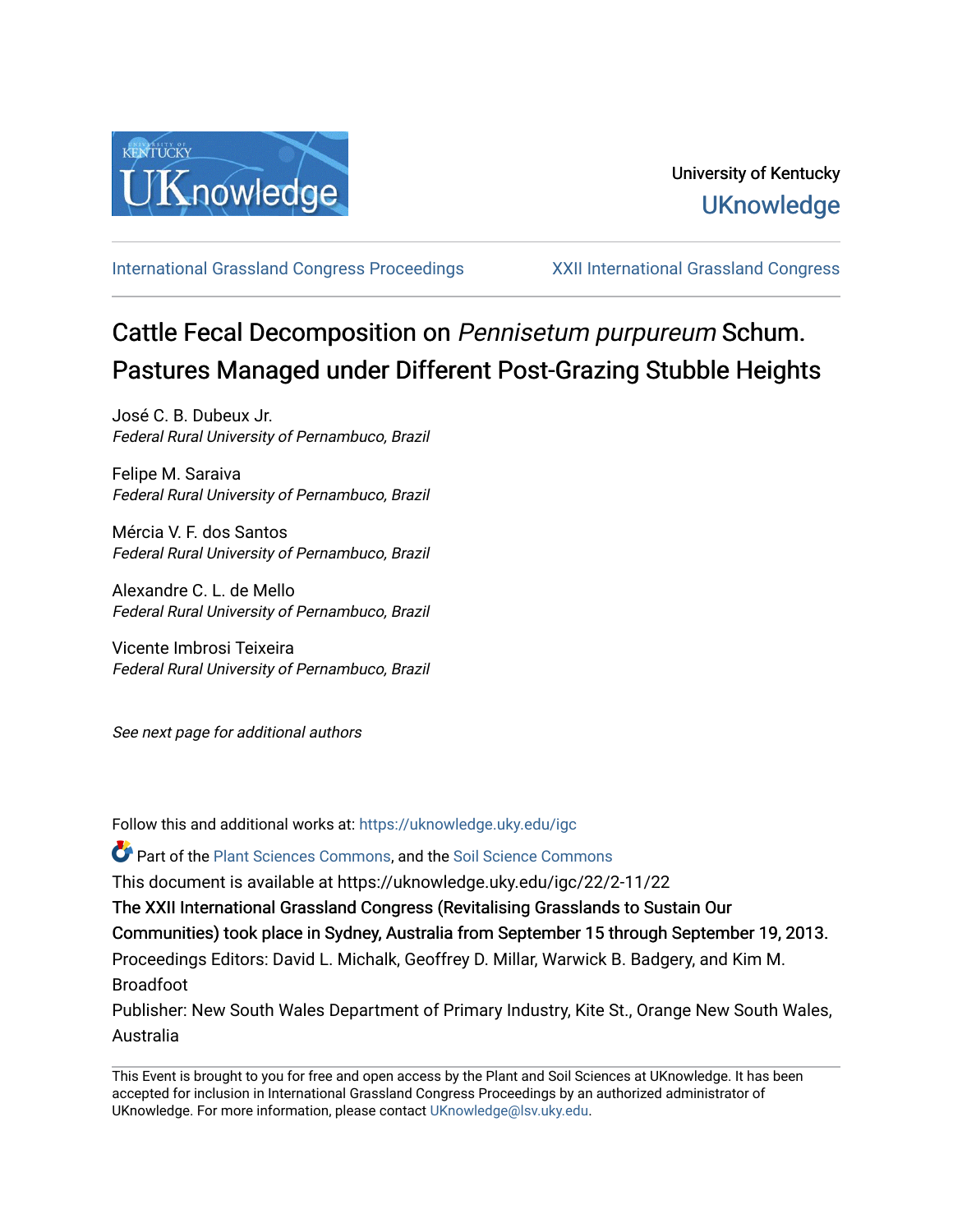### Presenter Information

José C. B. Dubeux Jr., Felipe M. Saraiva, Mércia V. F. dos Santos, Alexandre C. L. de Mello, Vicente Imbrosi Teixeira, and Erinaldo Viana de Freitas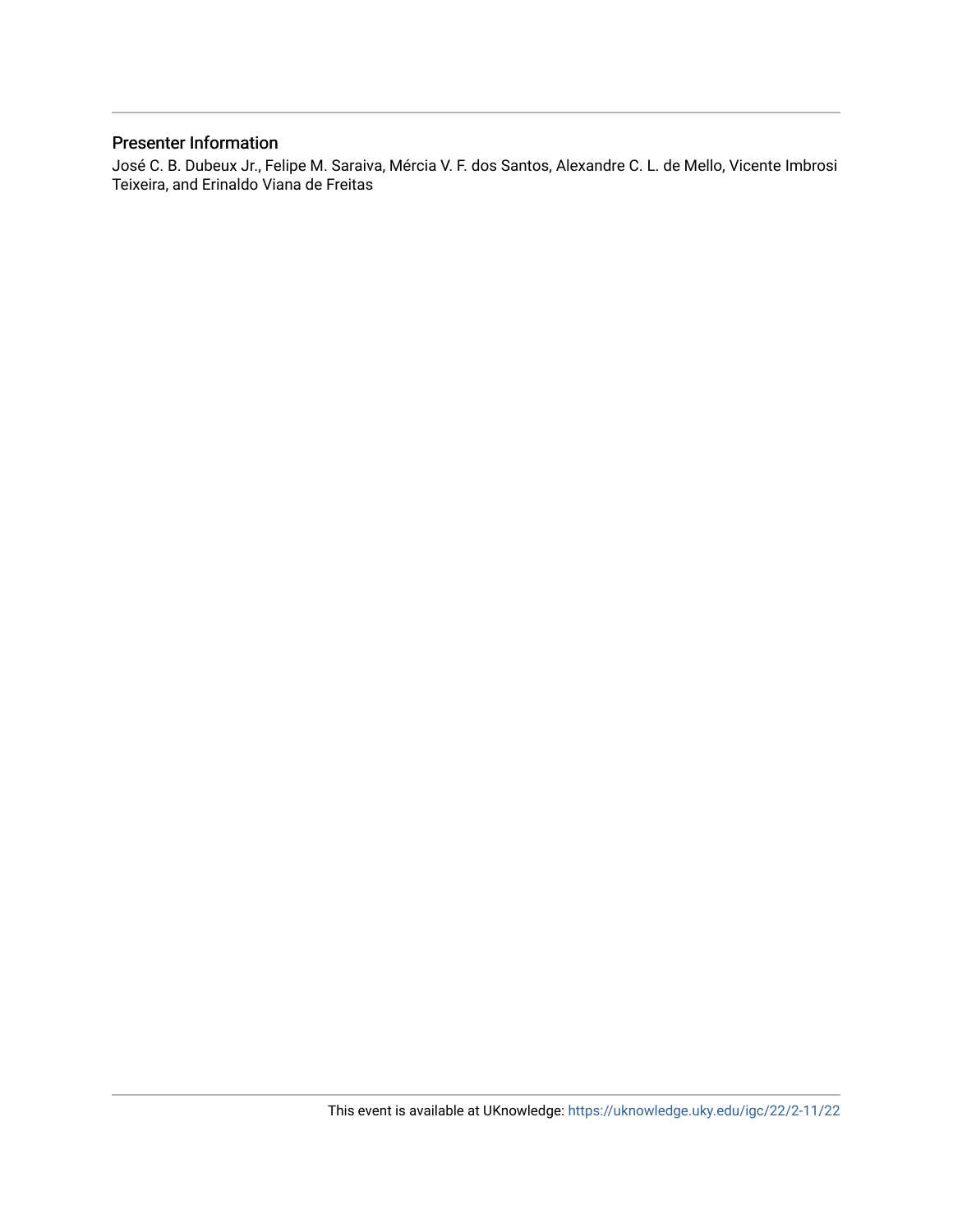## Cattle fecal decomposition on *Pennisetum purpureum* Schum. pastures managed under different post-grazing stubble heights

*José Carlos Batista Dubeux Jr AC, Felipe Martins Saraiva <sup>A</sup> , Mércia Virginia Ferreira dos SantosAC, Alexandre Carneiro Leão de Mello AC, Vicente Imbroisi Teixeira <sup>A</sup> and Erinaldo Viana de Freitas <sup>B</sup>*

A Federal Rural University of Pernambuco, St. Dom Manoel de Medeiros, s/n, Dois Irmãos Recife - PE, Brazil, www.ufrpe.br

<sup>B</sup> Pernambuco State Agricultural Institute, Av. Gen. San Martin, 1371 – Bongi Recife-PE, Brazil, www.ipa.br <sup>C</sup>CNPq fellow

Contact email: dubeux@dz.ufrpe.br

**Keywords:** C:P ratio, C:N ratio, lignin, nutrient cycling.

#### **Introduction**

Pasture management may affect cattle diet. Post-grazing stubble height is a pasture structural characteristic intrinsically linked to forage quantity and quality. Stubble height also indicates forage utilization rate, and as a result, affects nutrient pathway return (excreta or litter) and ultimately, nutrient cycling. Cattle excreta deposition affects soil chemical and physical characteristics (Carran and Theobald 2000). Slow release of nutrients from cattle dung, however, delays nutrient bioavailability for subsequent forage growth (Haynes and Williams 1993). This study evaluated how different post-grazing stubble heights on elephant grass (*Pennisetum purpureum* Schum.) pastures may affect cattle dung decomposition and nutrient release.

#### **Materials and Methods**

Three post-grazing stubble heights (40, 80, and 120 cm) were tested on elephant grass pastures, in a complete randomized block design, with three replications. Cattle fecal samples were collected directly from the animal´s rectum, dried at 65°C, and subsequently incubated in nylon bags for different periods: 0, 4, 8, 16, 32, 64, 128, and 256 days. Fecal collection and incubation occurred in 2007 and 2008. Bags were placed on the ground and covered with a thin layer of soil. Data were analyzed using proc mixed from SAS (SAS 1996). When incubation period was significant, non-linear models were tested and the single exponential negative decay model was used to fit the data, using SAS proc nlin.

#### **Results and Discussion**

Post-grazing stubble height affected cattle dung decomposition  $(P = 0.0067)$ , decreasing decomposition with increaseing post-grazing stubble height (Table 1). After 256 days of incubation, final remaining fecal biomass was 52%, 64%, and 70% for 40, 80, and 120 cm post-grazing stubble heights, respectively.

Nitrogen decay was slower along the 256-d incubation period ( $k = 0.00095$  g/g/day), with only 30% release after 256 days of incubation (Table 2). Release of Ca, Mg, Na, and P from incubated dung after 256 days of incubation was 49.2, 59.3, 59.1, and 68.3, respectively. Potassium was the most extensively released nutrient  $(k=0.00654 g/g/day)$ among analyzed elements, with 83.3% of released K along 256 days of incubation.

Fecal C:N ratio decreased with increasing incubation period. All treatments presented C:N ratio < 20, with averages of 19, 12, and 9 for 120, 80, and 40 cm, respectively (Table 3). Post-grazing stubble height also affected  $(P =$ 0.048) fecal C:P ratio, with samples incubated in the 40-cm treatment presenting the least initial C:P ratio (32.8). Lignin:N ratio also varied with treatment, with higher initial (4.9) and final values (11.3) for the 120-cm treatment; the least initial (2.7) and final (5.0) lignin:N ratios were observed for the 40-cm treatment, and intermediate values (3.4 and 8.0 at the beginning and end of the 256-d incubation, respectively) for the 80-cm treatment. Post-grazing stubble height did not affect nutrient release  $(P > 0.05)$ which was influenced only by the incubation period; data

**Table 1. Fecal remaining biomass (%) from cattle grazing on** *Pennisetum purpureum* **Schum. pastures managed at different post-grazing stubble height.**

| Post-grazing<br>stubble heights |                    |      |      | 16   | 32   | 64   | 128  | 256  |                                    |  |  |  |
|---------------------------------|--------------------|------|------|------|------|------|------|------|------------------------------------|--|--|--|
|                                 | Days of incubation |      |      |      |      |      |      |      |                                    |  |  |  |
| $40 \text{ cm}$                 | 100.0              | 99.5 | 98.0 | 96.5 | 92.6 | 85.4 | 72.6 | 52.4 | $v 40 = 100^{-0.00254t}$           |  |  |  |
| 80 cm                           | 98.0               | 97.3 | 96.7 | 95.4 | 92.9 | 88.1 | 79.1 | 63.9 | $v 80 = 97.9$ <sup>-0.00167t</sup> |  |  |  |
| 120 cm                          | 98.8               | 98.1 | 97.8 | 96.7 | 94.7 | 90.7 | 83.2 | 69.9 | y 120=98.8 $-0.00135t$             |  |  |  |